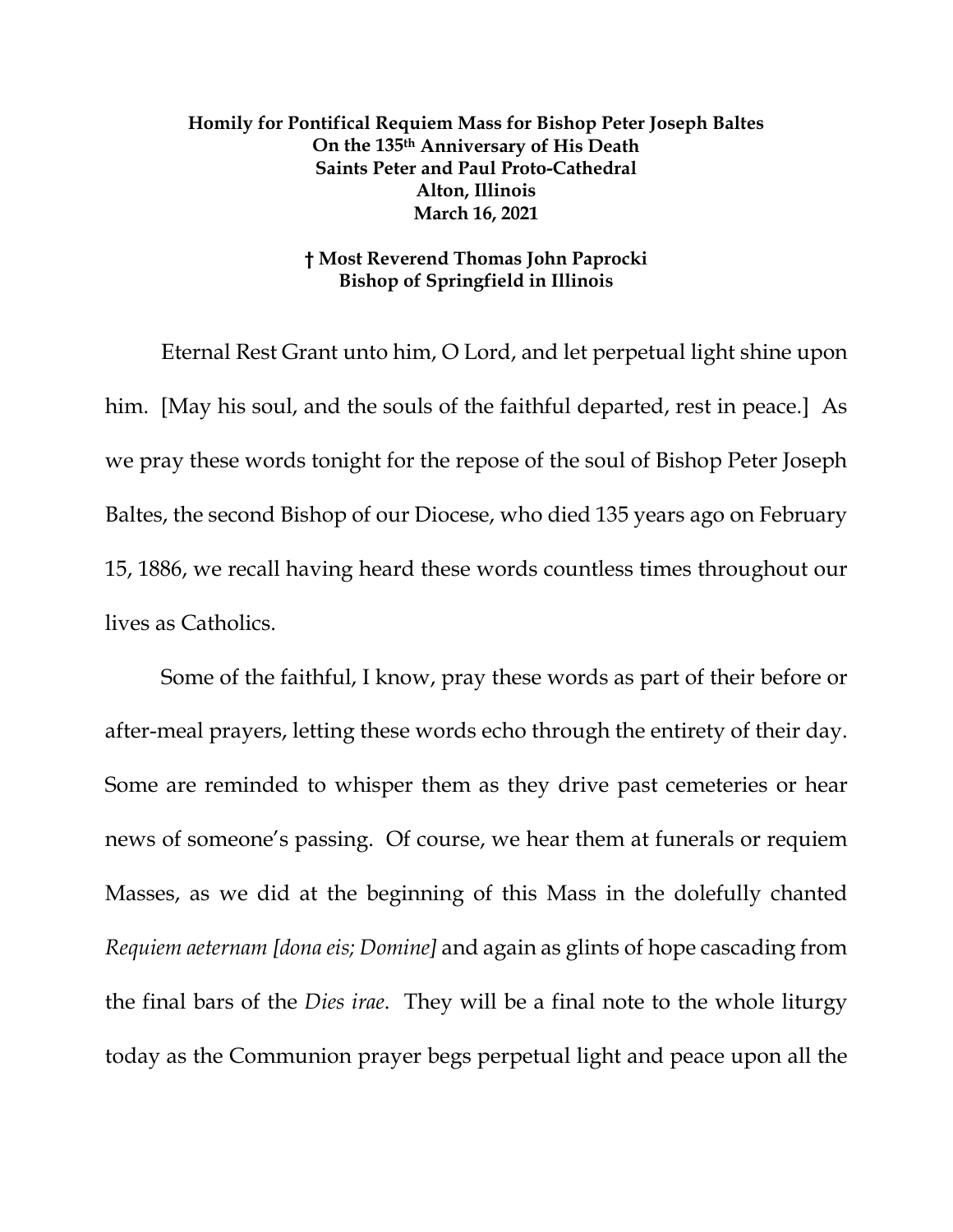dead and the choir sends a final hymn to God: *In paradisum deducant te Angeli*, those haunting, hopeful, heavenly final words returning a final time: *aeternam habeas requiem*.

**Haunting**. Why does the thought of death chill us? It seems that whenever we happen to think about death – whether recalling the death of someone who has come before us, especially someone we love and miss, or considering the eventuality of our own demise – we are immediately struck with an urge, really a temptation, to push it out of our mind. There is something haunting, chilling, frightening, even disturbing about the thought of death. Even while we profess our belief in the resurrection, and try to stake our lives on the reality of Christ's bodily victory over death and promise that one day our bodies too will be alive in heaven ... Even with that faith, the thought of death is one that we do not often let stay in our mind for long.

Perhaps we fear the gut-wrenching emptiness of mourning the loss of a loved one, or recoil from the morbid or macabre images that spring to mind having seen those close to us pass through the often-painful transition from this life into the next. We often even more quickly retreat from considering our own finality. The saintly practice of *memento mori* brings the thought of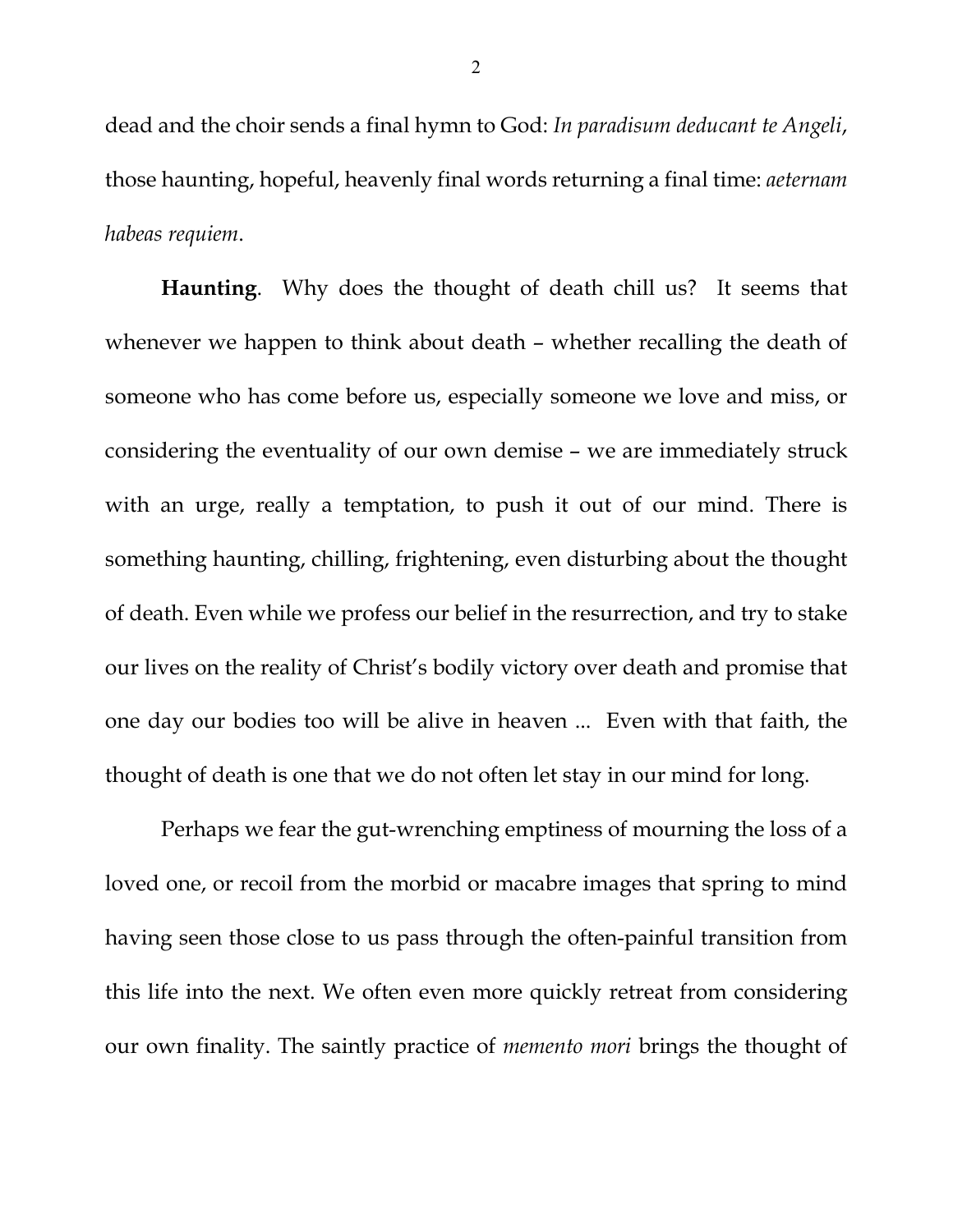death alarmingly close to home and as something that will mark our own future.

Most all of us, I am sure, have seen our own bodies growing older and perhaps we fear what the coming years will hold, what gifts and faculties we will slowly, or quickly, lose, and the hardships and loneliness that could await us at the end of our days. Will our lives have meaning? Will we be able to bear any possible pain or loss with confidence and love? Will others be there for us ... or will we become a burden upon them? If all this seems rather somber; it should be, for **Man was not made for death**.

## [... *pause to let that sink in.*]

Yes, man was not made for death, that is why we recoil from it. And yet, just by considering death, just by letting the thought rest in our mind for more than an instant, we have already allowed a bit of light to shine upon it. The moment we reflect upon it another truth manifests itself: **man is the only creature able to contemplate death**. No other lower creature has the rational capacity to step back and evaluate their own mortality, and the ranks of the angels far above us do not face bodily death as a consequence for their sins. Thus, *only* man can *face* his own death, and *choose* how to approach it.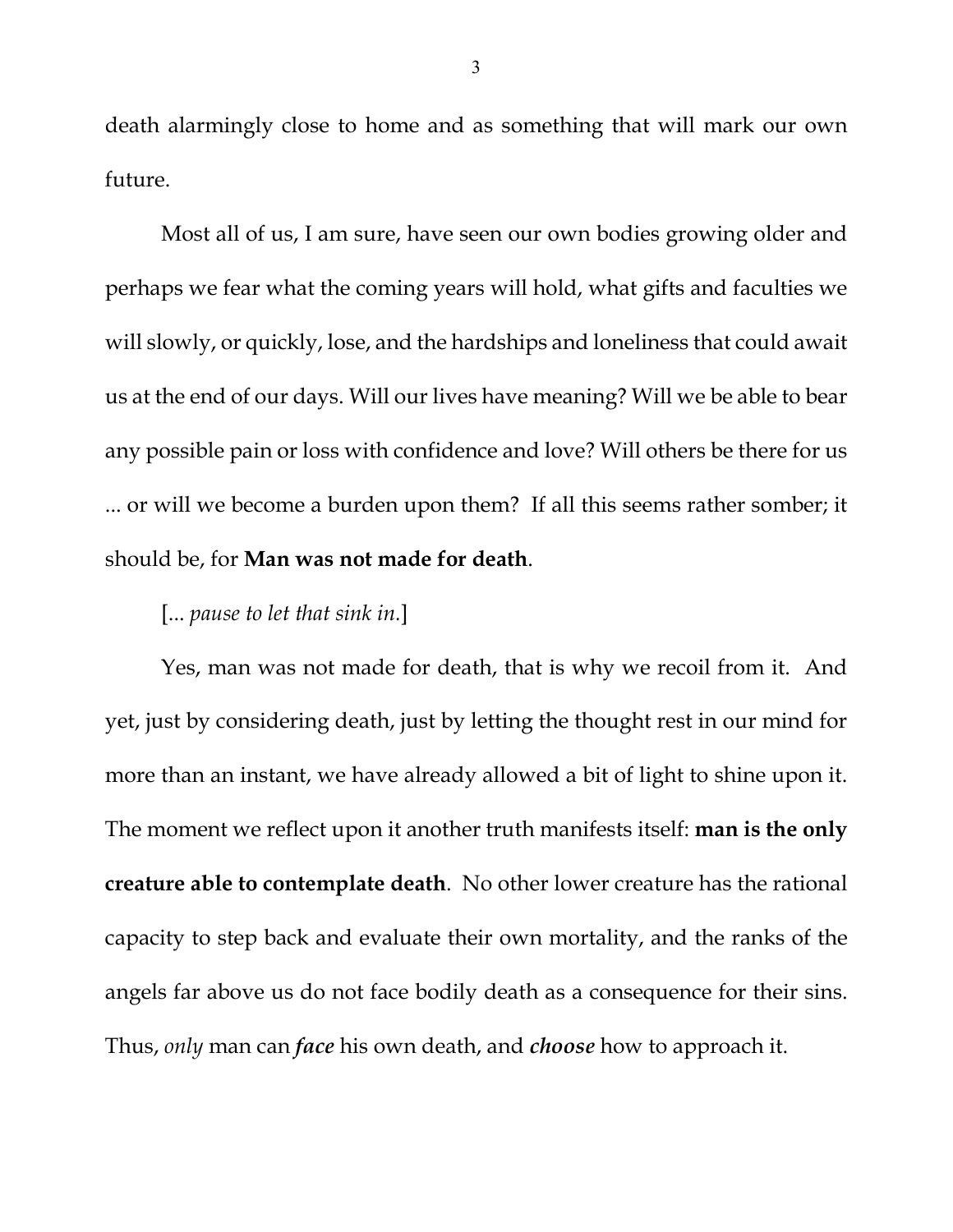Of course, if we avoid the thought of death, we not only *do not* avoid death, we also choose either to crash unthinkingly into it (as do the animals), or perhaps we convince ourselves that we are somehow exempt from it (as are the angels) and find out the hard way that we are not.

No, the best course of action is to face death squarely, and as soon as we do, the first ray of eternity breaks through the darkness: if we can *face* death, the deepest reason we fear it – that we will lose meaning, freedom, love, hope, etc. – begins to evaporate. For death is inevitable, but even the specter of our mortality cannot rip from us our dignity.

Death cannot steal from us our rationality. Death cannot negate our being made in God's image. And death cannot extinguish our destiny of eternal life with God. If we truly believe this, we can taunt with St. Paul, "O death, where is your sting?"[1](#page-8-0)

Of course, death still frightens, but we have the choice to face it, to consider it, and there to rediscover our sonship even in the face of it.

First, haunting. But now **Hopeful**. Where do we find hope in the midst of death? We can *only* find it in the One who goes before us *through* death and transforms it from a consequence of sin *into* a passageway through this time into eternity. Only God can take the darkest consequences of our rejection of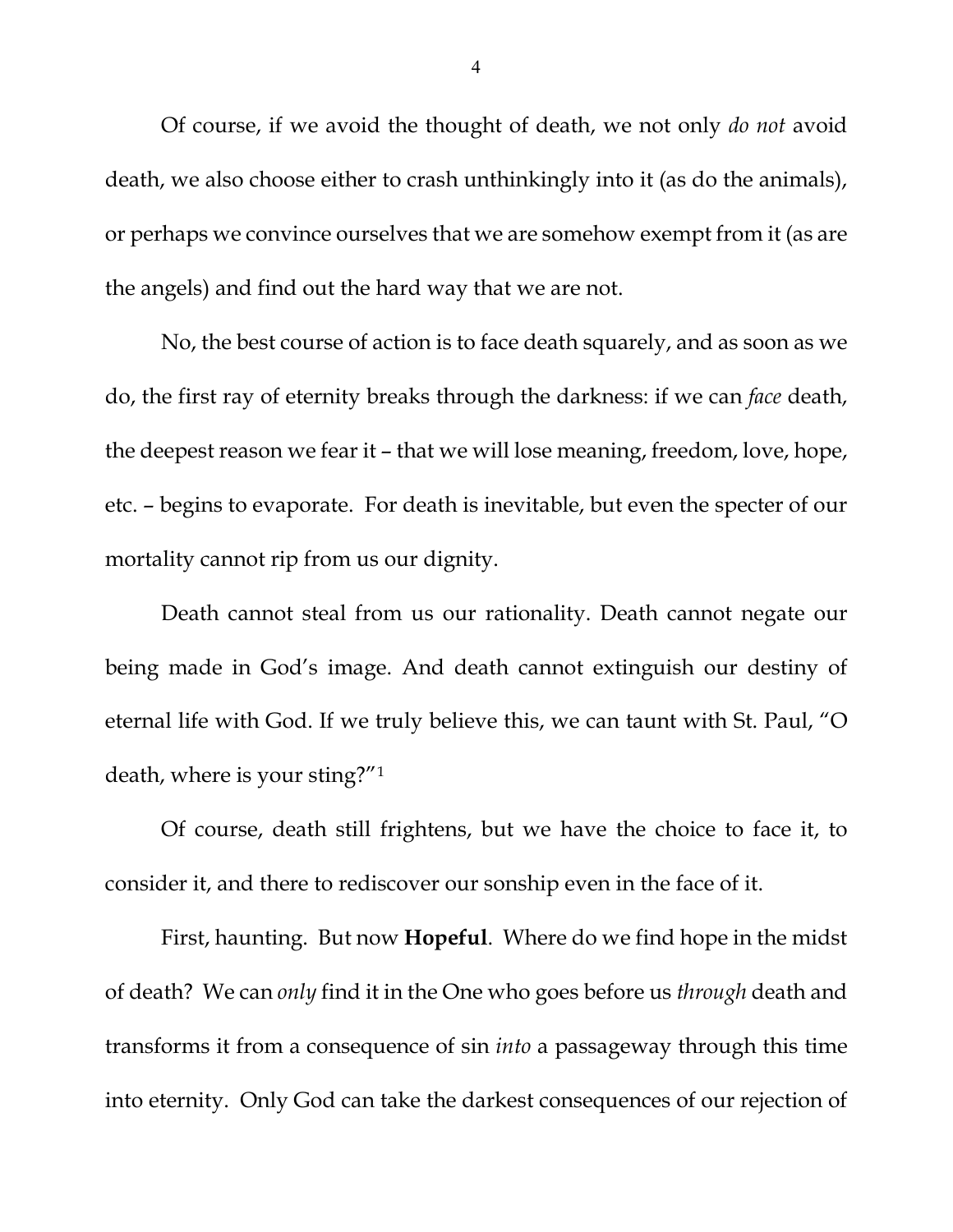Him, the worst marring of His beautiful and good creation, and use it as a means to reconquer His world and set it aright.

"Death is swallowed up in victory," to further recall the words of St. Paul to the Corinthians.<sup>[2](#page-8-1)</sup> Where is this victory found? "Thanks be to God, who hath given us the victory *through our Lord Jesus Christ*."[3](#page-8-2) It is one thing to have reassurance in the face of death because of our identity as sons and daughters of our Heavenly Father. But, in a certain way, our forefathers in the Old Testament had that glimmer of hope, and yet death remained unanswered, and their hope remained dim. No, our God is the God of the living, and our God has sent His Son to give the final word on human death, and His is a word of *hope.* 

"Amen, amen, I say unto you" Jesus proclaims authoritatively, "that the hour cometh, and now is, when the dead shall hear the voice of the Son of God; and they that hear shall live. For as the Father hath life in himself, so he hath given to the Son also to have life in himself; and he hath given power to do judgment because he is the Son of man."[4](#page-8-3) Hope is never just optimism. Nor can true, Christian, hope remain simply a positive perspective that entrusts the future to God. The Catechism tells us: *"*Hope is the theological virtue by which we desire the kingdom of heaven and eternal life as our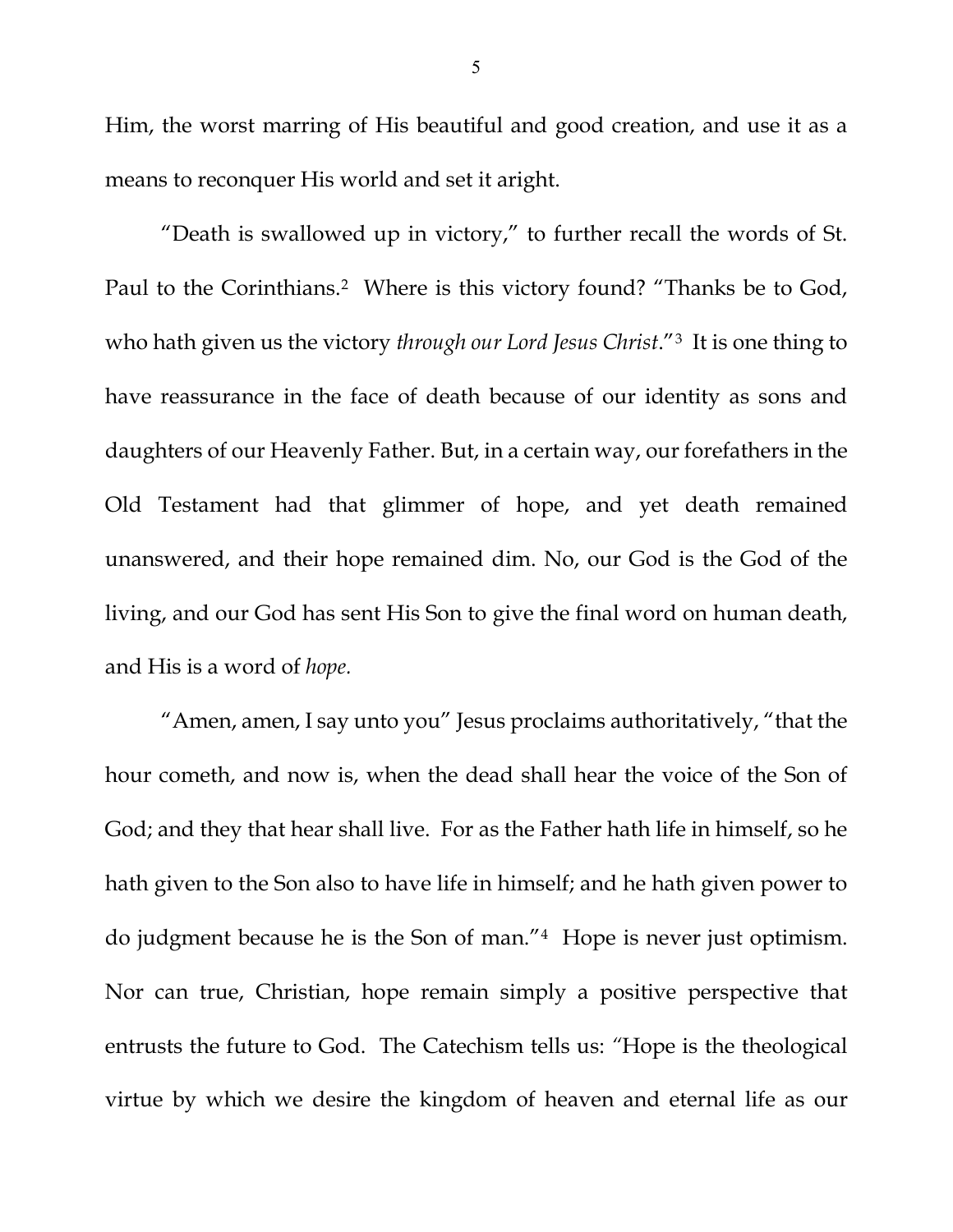happiness, placing our trust in Christ's promises and relying not on our own strength, but on the help of the grace of the Holy Spirit."[5](#page-8-4)

Jesus directed the disciples of His own day towards the first half of his definition when He promises "they that have done good things shall come forth unto the resurrection of life,"[6](#page-8-5) and he reminds us of the second half – of relying not on our own strength but the grace of the Holy Spirit – when He announces that He not only has God's life within Him, but He also has the authority to judge.

Hope is not real hope if we remain in fear of Christ's final judgement; it is empty, earthly, and ephemeral. Do we allow the world to tell us how to respond to sin? To ignore it, to cancel it, to tolerate its presence in our own hearts? Or do we listen to Satan's constant lure:

"You won't die."

"God is out to get you."

"There is no way out."

"God won't forgive you."

*Or*, do we put our hope in the hands of Jesus, our merciful judge? Yes, "they that have done evil [shall go forth] unto the resurrection of judgment,"[7](#page-8-6)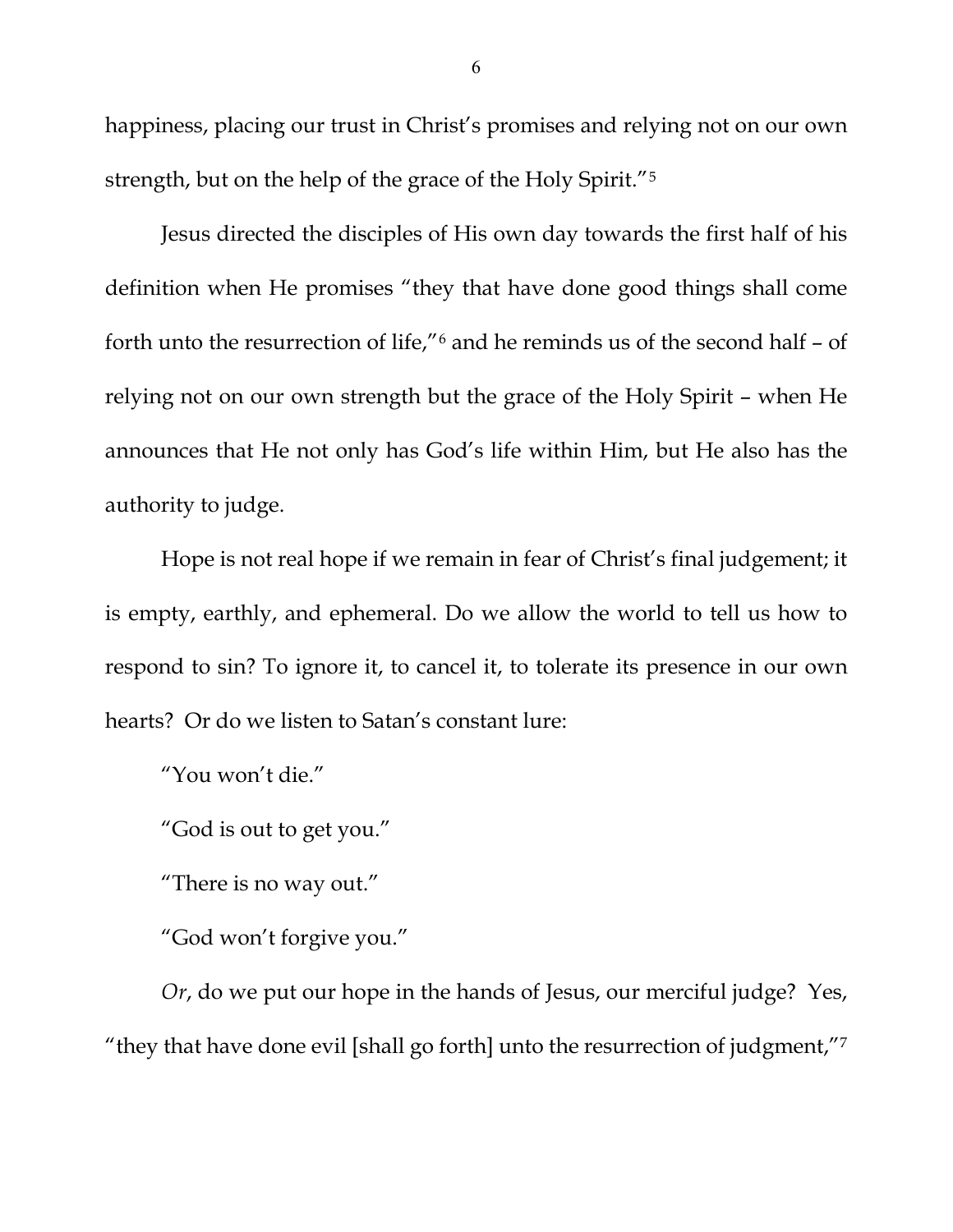but Christ offers us unending mercy and complete forgiveness, if only we turn to Him in our sin and shame.

The secret prayer today sums all this up: "Grant us, we beseech thee, O Lord, that the soul of thy servant Bishop Peter Joseph may be aided by this oblation; whereby thou didst vouchsafe to loose the sins of the whole world." As we approach the altar today, let us surrender ourselves – sin and all – to this oblation of our salvation. Here, and only here, do we find true hope.

Haunting, hopeful, **heavenly**. There is a final piece to our Christian evaluation of death, and it appears when we return to the place where we began: *Requiem aeternam,* eternal rest. Perhaps the discovery of our divine identity, and then Christ's promise of hope and victory, in the face of death, already offer us even here and now a taste of God's *rest*. But our longing for *rest* is unfulfilled until it acquires that second attribute of *eternity*. Earthly rest, even at its highest pitch, is passing and incomplete. It comes and goes, it recedes when worries and stresses press upon us, it returns when we have time and peace. But we do not seek earthly rest. As a beautiful prayer often attributed to St. Ignatius of Loyola says: "Teach us, good Lord, to serve you as you deserve to be served, to give and not to count the cost, to fight and not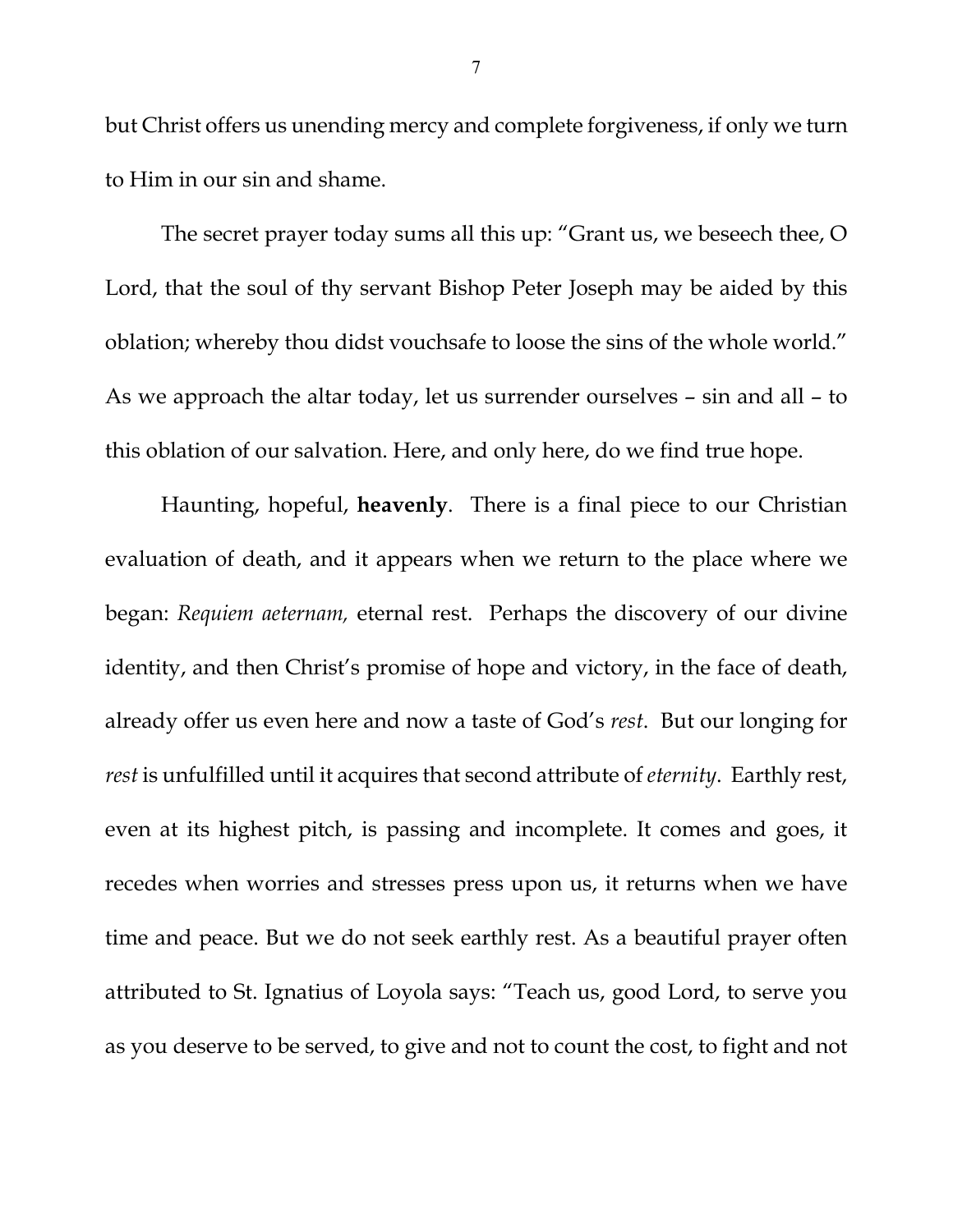to heed the wounds, *to toil and not to seek for rest*, to labor and not to ask for any reward, save that of knowing that we do your holy will."[8](#page-8-7)

Jesus tells us all, "Come to me all who labor and are burdened, and I will give you rest. Take my yoke upon you, and learn from me, for I am meek and humble of heart."[9](#page-8-8) He promises us rest, but *only in being yoked to Him*. God's kind of rest is not lack-of-work – it is not a day-off or down-time – it is found in union with Him, and that is something that we can, and must, begin now, and should be our highest hope for our eventual life in heaven.

This kind of rest is found in discovering that all our work now can be united to Christ, and that by choosing *humility* in the face of the daily toil, we catch a glimpse here and now of eternity peeking through the ordinary tasks that await us today. Give us rest Lord, but nothing less than *eternal rest*. Give us help Lord, but only the help that will carry us to *heaven.*

Haunting, hopeful, heavenly. We choose today to undermine the haunting face of death by facing it squarely: we recall the life and death of Bishop Baltes, we wear black vestments, and we chant the hymns and psalms of mourning and intercession. In all these things we choose to consider death, and our own death, and we discover our dignity as sons and daughters of God when we do it. But our choice goes further: we choose today *Christian*